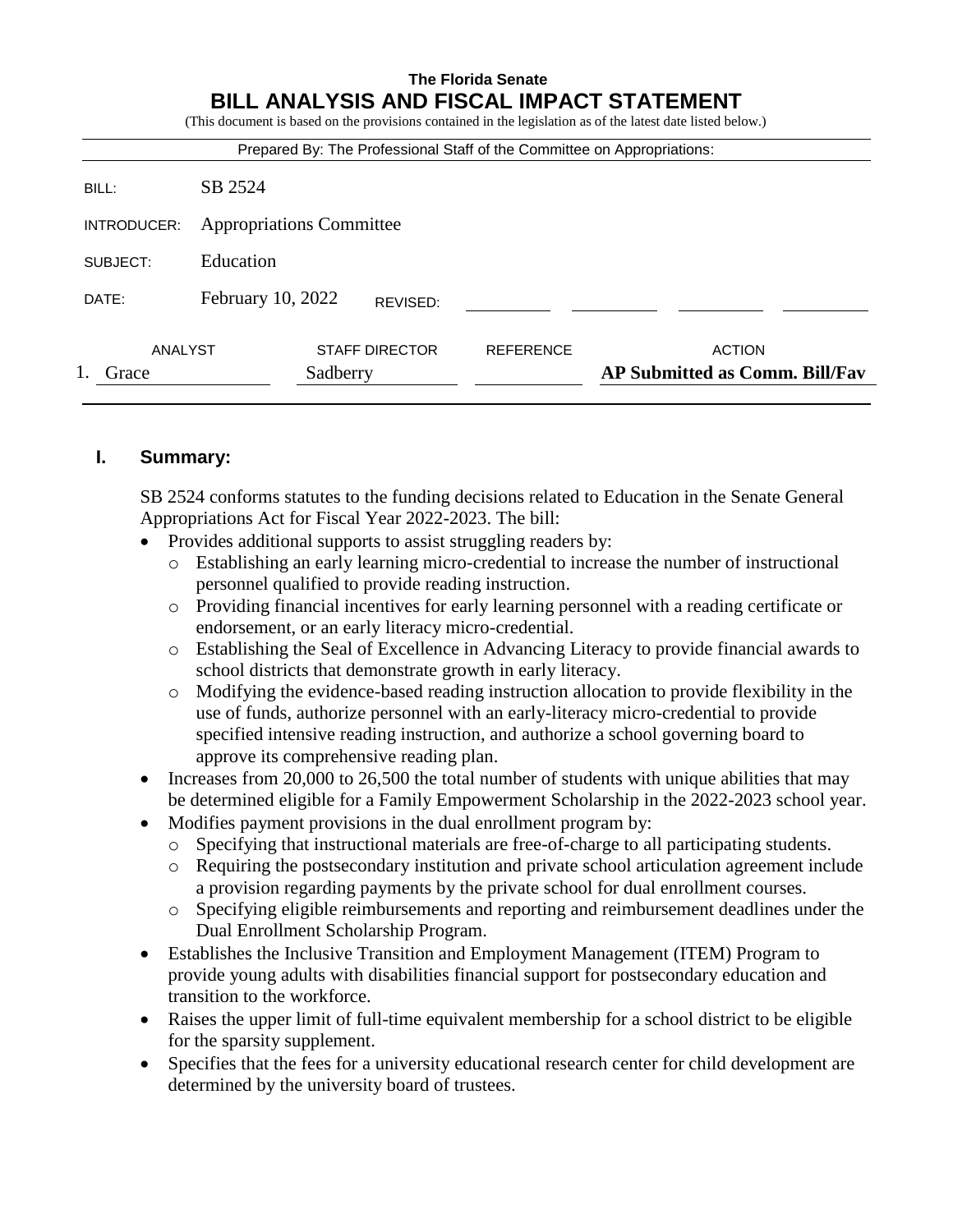The bill has an indeterminate fiscal impact. *See* Section V. Fiscal Impact Statement.

The bill takes effect on July 1, 2022.

# **II. Present Situation:**

### **Reading Instruction**

Early literacy has proven to have a significant relationship with graduation rates across a variety of contributing factors. According to research, third graders who are not reading at grade level are among the most vulnerable to drop out of school later.<sup>1</sup> Research<sup>2</sup> has shown that students who were not proficient in reading by the end of third grade were four times more likely to drop out of high school than proficient readers. Third grade has been identified as important to reading literacy because it is the final year children are learning to read, after which students are "reading to learn."<sup>3</sup>

Student performance on the grade 3 Florida Standards Assessment in English Language Arts shows that, statewide, 54 percent of grade 3 students scored a level 3 or above, indicating satisfactory performance on the assessment.<sup>4</sup> Nationally, on the National Assessment of Educational Progress (NAEP) reading assessment, average scores in reading for Florida students in grade 4 show a significant increase from 1992 to 2019. However, scores peaked in 2013 and have since decreased.<sup>5</sup>

# *Reading Certification and Endorsement*

Teachers are able to earn a subject area certification or endorsement in reading. A teacher must be certified or endorsed in reading to:

- Provide instruction to a third grade student retained for failing the English Language Arts (ELA) assessment. 6
- Beginning with the 2022-2023 school year, supervise teacher preparation students during internships in kindergarten through grade 3 or during enrollment in a reading certificate program.<sup>7</sup>

In addition, when using funds from the evidence-based reading instruction allocation, a teacher is required to be certified or endorsed in reading to:

- Teach summer reading camps.
- Provide reading interventions to students with a substantial deficiency in reading.

<sup>1</sup> National Council of State Legislators, *Pre-Kindergarten-Third Grade Literacy* (Dec. 2017), *available at* [https://www.ncsl.org/research/education/pre-kindergarten-third-grade-literacy.aspx.](https://www.ncsl.org/research/education/pre-kindergarten-third-grade-literacy.aspx) <sup>2</sup> Annie E. Casey Foundation, *Early Warning! Why Reading by the End of Third Grade Matters* (2010),

[https://assets.aecf.org/m/resourcedoc/AECF-Early\\_Warning\\_Full\\_Report-2010.pdf.](https://assets.aecf.org/m/resourcedoc/AECF-Early_Warning_Full_Report-2010.pdf)

<sup>3</sup> National Council of State Legislators, *Pre-Kindergarten-Third Grade Literacy* (Dec. 2017), *available at* <https://www.ncsl.org/research/education/pre-kindergarten-third-grade-literacy.aspx>

<sup>4</sup> Florida Department of Education, *2021 Florida Standards Assessments, English Language Arts, available at* [https://www.fldoe.org/accountability/assessments/k-12-student-assessment/results/2021.stml.](https://www.fldoe.org/accountability/assessments/k-12-student-assessment/results/2021.stml) 

<sup>5</sup> National Assessment of Educational Progress, *NAEP Data Explorer*,

<https://www.nationsreportcard.gov/ndecore/xplore/NDE> (Reading, Grade 4, Florida composite scores).

 $6$  Section 1008.25(7)(b)3., F.S.

<sup>7</sup> Section 1004.04(5)(b)1.e., F.S.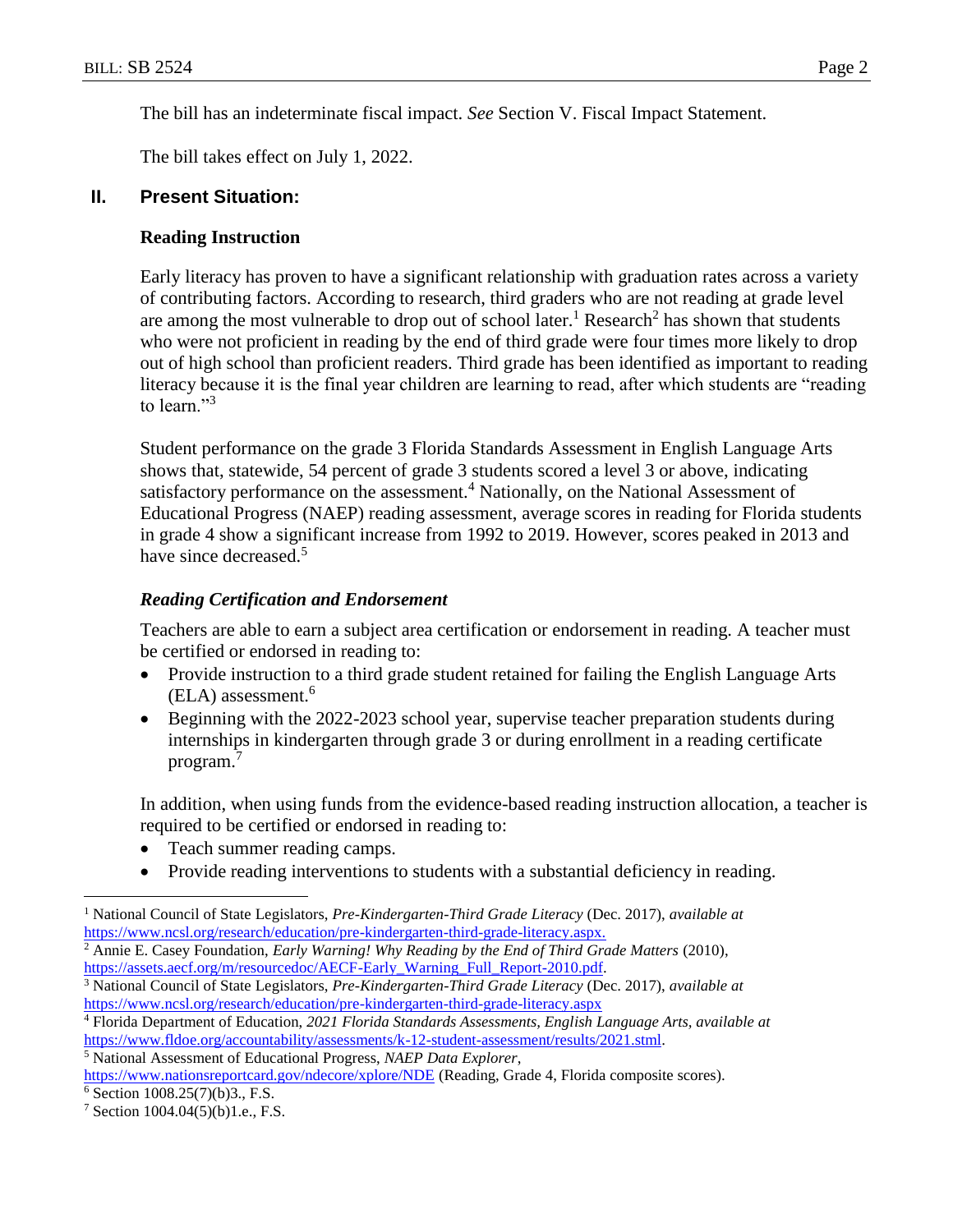• Qualify as a literacy coach.  $8$ 

A teacher may earn a certification in reading by completing:

- A master's or higher degree with a graduate major in reading.
- A bachelor's or higher degree with thirty semester hours in reading.<sup>9</sup>

A certified teacher may earn an endorsement to a valid Florida certificate by completing the appropriate subject area testing requirements, the requirements of an approved school district program, or the inservice components for an endorsement.<sup>10</sup> Reading certificate and endorsement programs must align with the 2011 Reading Endorsement Competencies adopted by the State Board of Education (SBE).<sup>11</sup> There are four pathways to earn a reading endorsement:

- Completing 15 semester hours in college-level reading coursework rooted in scientifically based reading research with a focus on both preventions and remediation of reading difficulties.
- Completing the required competencies through a school district's approved reading endorsement add-on program.
- Passing the K-12 Reading Certification Subject Area Exam administered by the Department of Education (DOE). This pathway expires on June 30, 2024. <sup>12</sup>
- Obtaining a certificate from an approved internationally known organization with a reputation for setting reading standards.<sup>13</sup>

The DOE is required to adopt, by the beginning of the 2022-2023 school year, at least one statewide, competency-based pathway, by which instructional personnel may earn a reading endorsement. The pathway must be available for a participant to complete in person or remotely.<sup>14</sup>

#### *Evidence-based Reading Instruction Allocation*

The state allocates funding to school districts for evidence-based reading instruction to students in kindergarten through grade 12. Funds must be used to provide a system of comprehensive reading instruction to students enrolled in kindergarten through grade 12, including:

- Supports to assist students identified with a substantial deficiency in early literacy transition from the Voluntary Prekindergarten Education Program (VPK program) to kindergarten.
- An additional hour of intensive reading instruction beyond the normal school day for students in the 300 lowest-performing elementary schools.
- Reading intervention teachers and reading coaches.

 $\overline{a}$ 

<sup>12</sup> Rule 6A-4.0292, F.A.C.

<sup>13</sup> Section 1012.586(1)(b), F.S. Reading Recovery Teacher of the National Louis University Reading Recovery Center is the only approved program. DOE, *Florida Internationally Recognized Organizations*, *available at*  <http://www.fldoe.org/core/fileparse.php/7539/urlt/FAIRO.pdf> (last visited Feb. 1, 2022).

 $14$  Section 1012.586(2)(a), F.S.

<sup>8</sup> Rule 6A-6.053, F.A.C.

<sup>9</sup> Rule 6A-4.0291, F.A.C.

<sup>&</sup>lt;sup>10</sup> Section 1012.586(1), F.S.

<sup>11</sup> 2011 Reading Endorsement Competencies, *Incorporated by reference* in rule 6A-4.0163, F.A.C., including 300 hours of education and experience in foundations of reading instruction, application of instructional practices, foundations of assessment, foundations and applications of differentiated instruction, and demonstration of accomplishment, *available at*  <https://www.flrules.org/Gateway/reference.asp?No=Ref-00556> (download pdf file).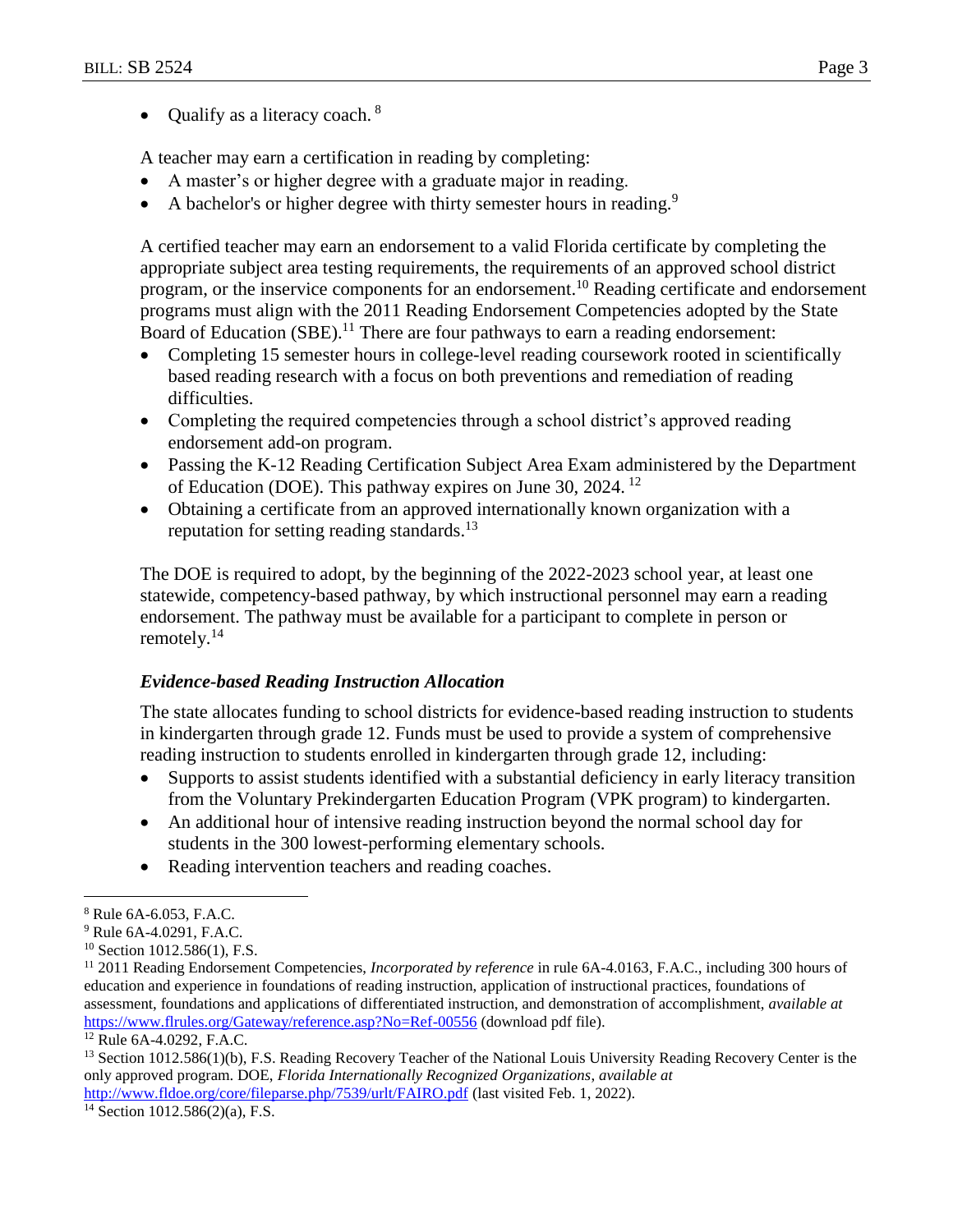- Professional development for teachers to earn a certification or an endorsement in reading.
- Summer reading camps for students in kindergarten through grade 5 who exhibit certain reading deficiencies, depending on grade level.
- Supplemental instructional materials that are grounded in scientifically based reading research as identified by the Just Read, Florida! Office (JRFO).
- Intensive interventions for students in kindergarten through grade 12 who have been identified as having a reading deficiency or who are reading below grade level as determined by the statewide, standardized ELA assessment.

District school boards must develop reading plans that detail the specific uses of the evidencebased reading instruction allocation. The plans must be annually submitted to the DOE before May 1 in the format prescribed by the DOE for approval by the JRFO. The plan must provide for intensive reading interventions that incorporate evidence-based strategies identified by the JRFO and are delivered by a teacher who is certified or endorsed in reading.

If a school district and the JRFO cannot reach agreement on the contents of the plan, the school district may appeal to the SBE for resolution. School districts are allowed reasonable flexibility in designing their plans and are encouraged to offer reading intervention through innovative methods, including career academies. The DOE only releases funds to school districts with an approved plan, and is required to withhold funds upon a determination that reading instruction allocation funds are not being used to implement the approved plan. <sup>15</sup>

# *Early Learning Professional Development Standards and Career Pathways*

The DOE sets minimum standards for emergent literacy training courses for VPK program instructors.<sup>16</sup> The DOE is also required to:

- Develop early learning professional development training and course standards to be utilized for school readiness program providers.
- Identify both formal and informal early learning career pathways with stackable credentials and certifications that allow early childhood teachers to access specialized professional development. <sup>17</sup>

Professional development and teacher resources are available online, including courses developed by the DOE in collaboration with the Lastinger Center, to provide opportunities to earn educator credentials.<sup>18</sup>

The Child Care and Development Block Grant is a federal grant program intended, in part, to improve the overall quality of child care services and programs by improving health, safety, licensing, training, and oversight standards.<sup>19</sup>

<sup>&</sup>lt;sup>15</sup> Section 1011.62(8), F.S.

<sup>16</sup> Section 1002.59(1), F.S.

<sup>&</sup>lt;sup>17</sup> Section 1002.995, F.S., and Rule 6A-4.735, F.A.C.

<sup>18</sup> *See* Florida Office of Early Learning, *Professional Development*,

<http://www.floridaearlylearning.com/providers/professional-development/professional-development-training-resources> (last visited Feb. 1, 2022). *See also* Early Learning Florida, *Courses*[, https://www.earlylearningflorida.com/catalog](https://www.earlylearningflorida.com/catalog) [\(](https://www.earlylearningflorida.com/catalog)last visited Feb. 1, 2022).

<sup>19</sup> 42 U.S.C. s. 9857(b).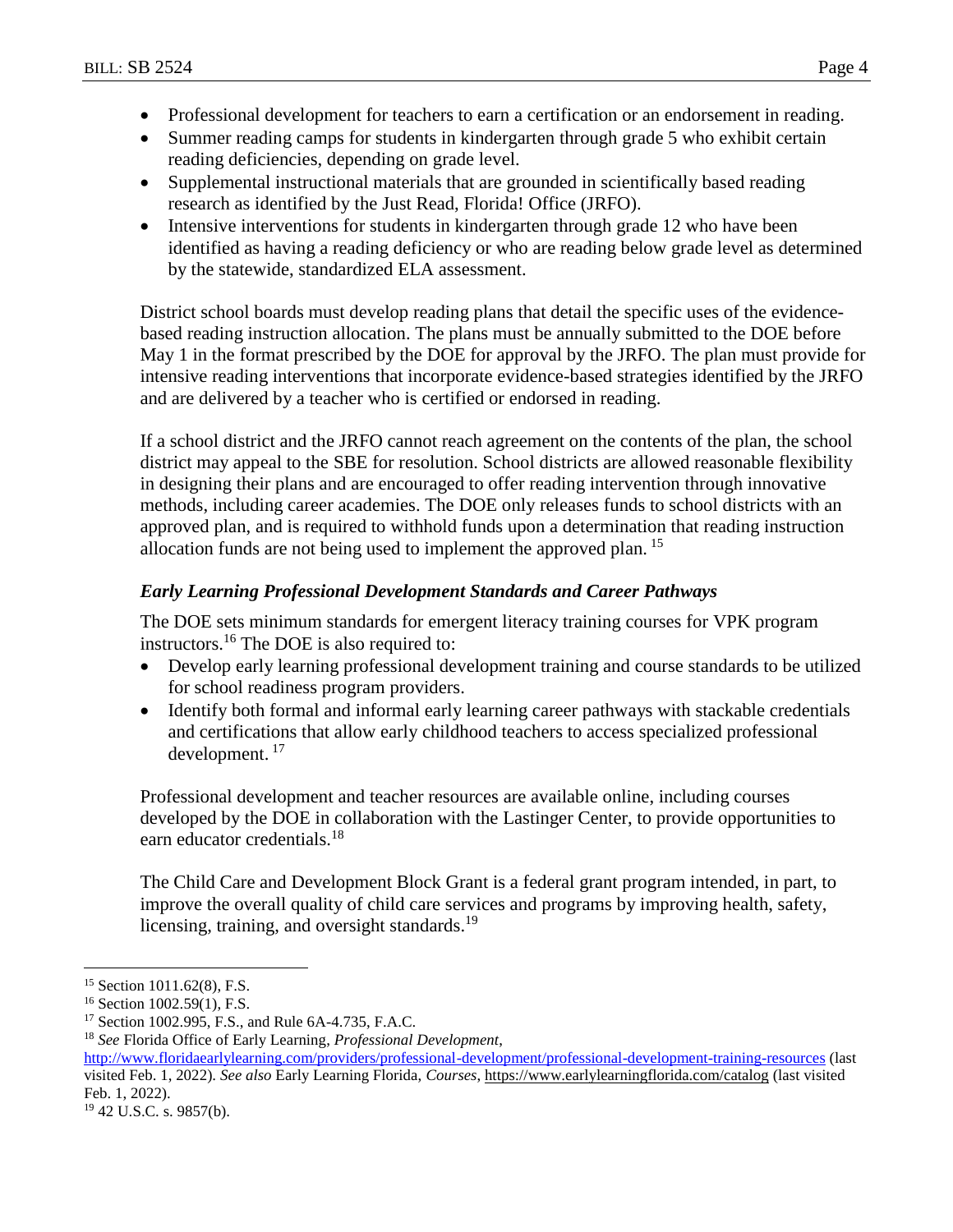# *Reading Scholarship Accounts*

The Reading Scholarship Accounts program was established in July 2018 and offers educational options for students on a first-come, first-serve basis for students in grades 3 through 5 who are enrolled in a Florida public school and who scored below a Level 3 on the grade 3 or grade 4 statewide standardized English Language Arts assessment in the prior school year. An eligible student who is classified as an English Language Learner and is enrolled in a program or receiving services that are specifically designed to meet the instructional needs of English Language Learner students receive priority.<sup>20</sup>

The Legislature appropriated \$7.6 million for reading scholarship accounts in the amount of \$500 per student for the 2021 fiscal year.<sup>21</sup> To date, approximately 3.4 percent has been disbursed.<sup>22</sup>

#### **Family Empowerment Scholarship**

The FES program was established in  $2019^{23}$  to provide educational options to eligible children of Florida families with limited financial resources through a state funded school voucher scholarship. In 2021, the FES was expanded to provide education options to eligible children of Florida families in the military as well as disabled students.<sup>24</sup> Funding for the FES program is based on the Florida Education Finance Program (FEFP) allocation formula.<sup>25</sup>

# *Student Eligibility*

To be eligible for an award under the FES program unique ability option for disabled students (UA option), a student must:

- Be three or four years of age on or before September 1 of the year in which the student applies for the program or is eligible to enroll in kindergarten through grade 12 in a Florida public school;
- Have a defined disability; and
- Be the subject of an IEP written in accordance with the State Board of Education or has received a diagnosis of a disability from a physician or psychologist.

An approved student who does not receive a scholarship must be placed on the wait list in the order in which the student is approved.<sup>26</sup>

 $20$  Section 1002.411(2), F.S.

<sup>&</sup>lt;sup>21</sup> Specific Appropriation 108, s. 2, ch. 2021-36, L.O.F.

<sup>22</sup> Transparency Florida, *2021-2022 Allotment Balances Detail: Florida Department of Education, Line Item 108*, [http://www.transparencyflorida.gov/AllotmentBalance/AllotmentBalancesDetail.aspx?FY=22&BE=48250400&AC=104029](http://www.transparencyflorida.gov/AllotmentBalance/AllotmentBalancesDetail.aspx?FY=22&BE=48250400&AC=104029&Fund=1000&LI=%20108&OLO=480000&OLS=48019019000&SC=F&OB=Y) [&Fund=1000&LI=%20108&OLO=480000&OLS=48019019000&SC=F&OB=Y](http://www.transparencyflorida.gov/AllotmentBalance/AllotmentBalancesDetail.aspx?FY=22&BE=48250400&AC=104029&Fund=1000&LI=%20108&OLO=480000&OLS=48019019000&SC=F&OB=Y) (last visited Jan. 31, 2022).

<sup>23</sup> Section 6, ch. 2019-23, L.O.F.

<sup>24</sup> Section 4, ch. 2021-27, L.O.F.

<sup>25</sup> *See* Section 1002.394(12), F.S.

<sup>26</sup> Section 1002.394, F.S.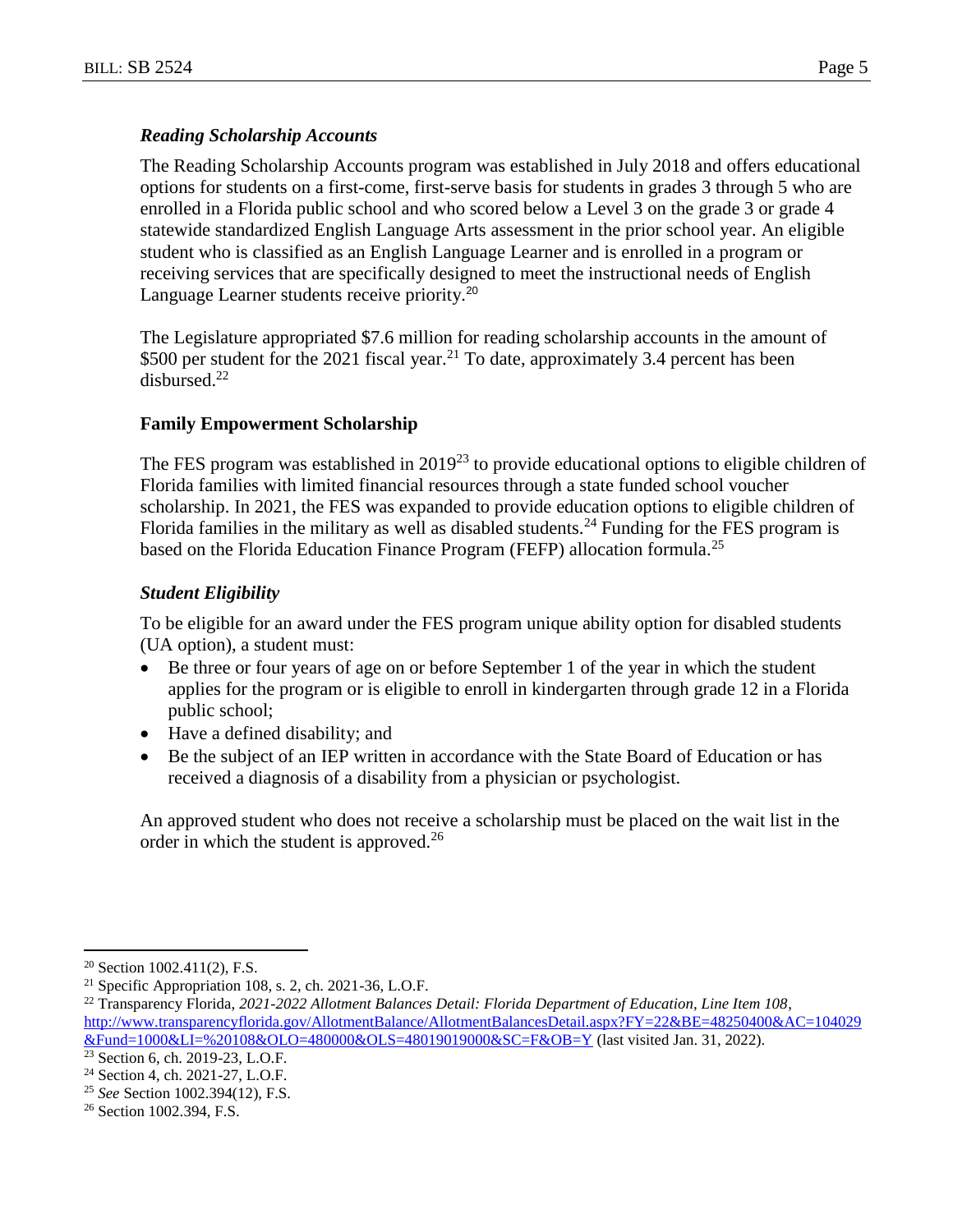#### *Scholarship Funding and Payment*

The scholarship funding amount is based on the student's grade level and school district in which the student was assigned plus a share of most categorical programs.<sup>27</sup> The amount of the scholarship award is equal to 100 percent of the calculated amount. The amount of the award is deposited quarterly in the student's account once the scholarship has been verified and approved.<sup>28</sup>

Beginning in the 2021-2022 school year, up to 20,000 scholarships are established for students determined eligible under the UA option. Beginning in the 2022-2023 school year, the maximum number of students participating under this option annually increases by 1.0 percent of the state's total exceptional student education enrollment, not including gifted students, approximately 4,500 students per year.<sup>29</sup> An eligible student who meets specified requirements is excluded from the maximum number of students. <sup>30</sup>

FES program scholarships awarded through December 2021 for the 2021-2022 school year were 24,694 UA option scholarship recipients.<sup>31</sup> However, as of January 2022, more than 6,400 students eligible for a UA scholarship were placed on a wait-list. $32$ 

#### **Dual Enrollment**

Dual enrollment is the enrollment of an eligible secondary student or home education student in a postsecondary course creditable toward both a high school diploma and a career certificate or an associate or baccalaureate degree.<sup>33</sup> To be eligible for dual enrollment a student must be enrolled in grades 6 through 12 in a Florida public school or in a Florida private school that is in compliance with the requirements specified in  $law<sup>34</sup>$  and provides a secondary curriculum pursuant to law. Students who meet the eligibility requirements and who participate in dual enrollment programs are exempt from the payment of registration, tuition, and laboratory fees.<sup>35</sup>

#### *Dual Enrollment Articulation Agreements*

A dual enrollment articulation agreement establishes the guidelines for implementing the program for eligible students.<sup>36</sup> Specifically, Florida law requires:

 Each district school superintendent and each public postsecondary institution president to develop a comprehensive dual enrollment articulation agreement for the respective school district and postsecondary institution.

 $27$  Section 1011.62(6), F.S.

<sup>28</sup> Section 1002.394(11), F.S.

<sup>&</sup>lt;sup>29</sup> Email, Step Up For Students, Amy Graham (Jan. 19, 2022) (on file with the Senate Committee on Appropriations).

<sup>30</sup> Section 1002.394(12)(b), F.S.

<sup>&</sup>lt;sup>31</sup> Email, Florida Department of Education, Jessica Fowler (Jan. 24, 2022) (on file with the Senate Committee on Appropriations).

 $32$  Email, Step Up For Students, Amy Graham (Jan. 19, 2022) (on file with the Senate Committee on Appropriations).

<sup>33</sup> Section 1007.271(1), F.S.

<sup>&</sup>lt;sup>34</sup> Section 1002.42, F.S.

<sup>35</sup> Section 1007.271, F.S. However, s. 1011.62(1)(i), F.S., specifies that the exemption from tuition and fees does not apply to dual enrollment at an eligible private postsecondary institution.

<sup>36</sup> DOE, *Dual Enrollment Frequently Asked Questions*, *available at* [http://www.fldoe.org/core/fileparse.php/5421/urlt/DualEnrollmentFAQ.pdf,](http://www.fldoe.org/core/fileparse.php/5421/urlt/DualEnrollmentFAQ.pdf) at 13.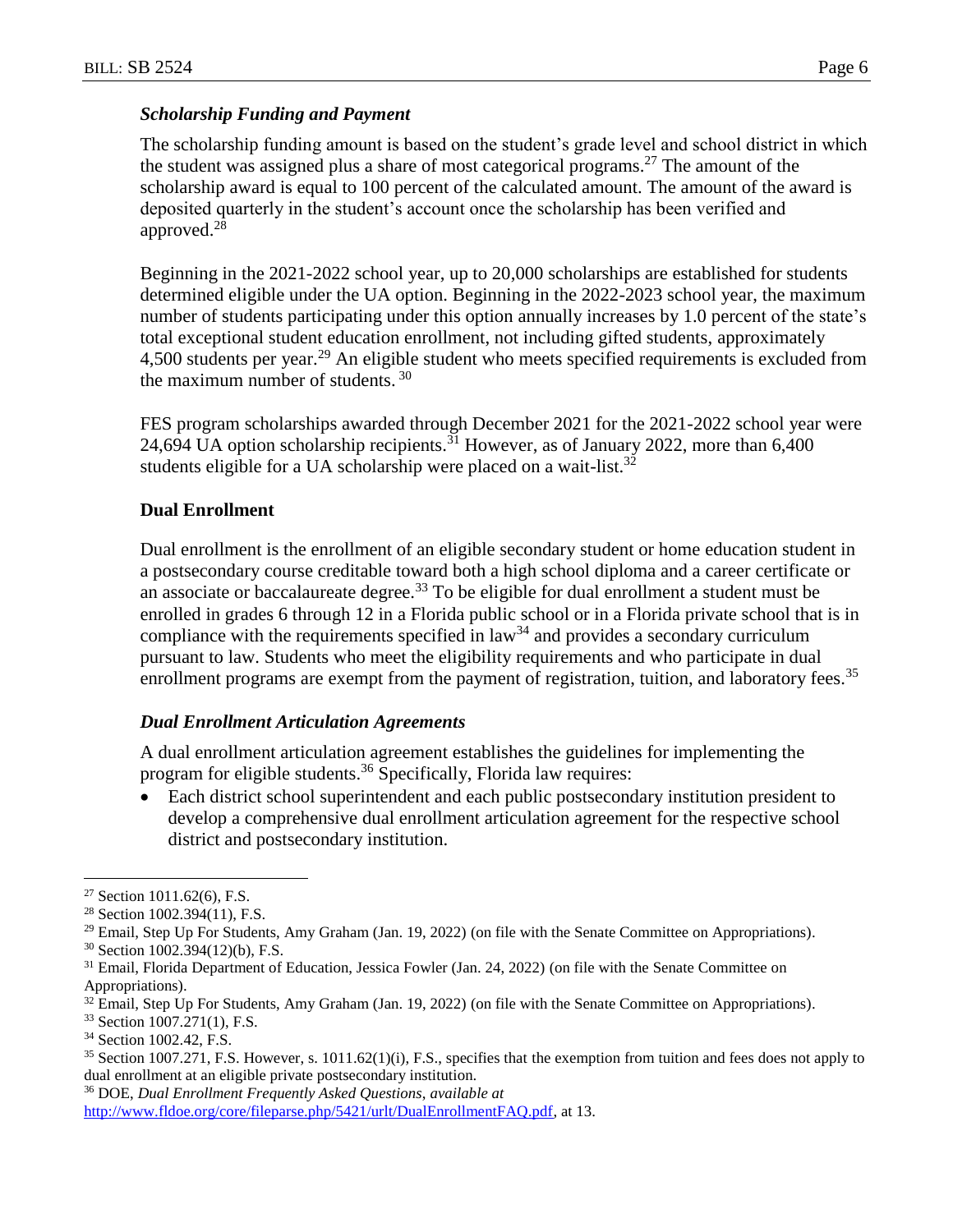- Each public postsecondary institution to enter into a home education articulation agreement with each home education student seeking enrollment in a dual enrollment course and such student's parent.
- Each public postsecondary institution to enter into a private school articulation agreement with each eligible private school in its geographic service area seeking to offer dual enrollment courses to its students. The private school articulation agreement must include, at a minimum:
	- o Eligibility for the program and the courses and programs available.
	- o The student's responsibilities for providing his or her own instructional materials and transportation.
	- o A provision expressing that costs associated with tuition and fees, including registration, and laboratory fees, will not be passed along to the student.

#### *Instructional Materials*

Instructional materials assigned for use within dual enrollment courses must be made available free of charge to dual enrollment students from Florida public high schools. Florida law neither prohibits nor requires an FCS institution to provide free instructional materials to a home education student or a student from a private school. Instructional materials purchased by a district school board or FCS institution board of trustees on behalf of dual enrollment students remain the property of the board against which the purchase is charged.<sup>37</sup>

#### *Funding for Dual Enrollment*

The dual enrollment articulation agreement between a district school superintendent and a public postsecondary institution president must include a funding provision that requires payment<sup>38</sup> by the public school district to the public postsecondary institution for dual enrollment instruction on the postsecondary institution's campus and the course is taken during the fall or spring term. The public school district must reimburse the costs associated with the postsecondary institution's proportion of salary and benefits to provide the instruction for courses taken on the high school site by a postsecondary instructor. No payment is necessary for dual enrollment courses provided on the high school site by school district instructional personnel.

Florida law does not specify a similar funding provision for private schools to pay public postsecondary education institutions for the dual enrollment instruction that such institutions provide to the private school dual enrollment students. However, postsecondary institutions are not prohibited from charging a fee to private schools for the dual enrollment of its students.<sup>39</sup>

<sup>&</sup>lt;sup>37</sup> Section 1007.271, F.S.

<sup>&</sup>lt;sup>38</sup> Payment is the standard tuition rate for the postsecondary institution. The standard in-state tuition rate is set by law at \$2.33 per contract hour for programs leading to a career certificate or an applied technology diploma. Section 1009.22(3)(c), F.S. The standard tuition for lower-division courses at a FCS institution is \$71.98 per credit hour. Section 1009.23(3)(a), F.S. The standard undergraduate tuition rate at a state university is \$105.07 per credit hour. Section 1009.24(4)(a), F.S.

<sup>39</sup> Section 1007.271, F.S.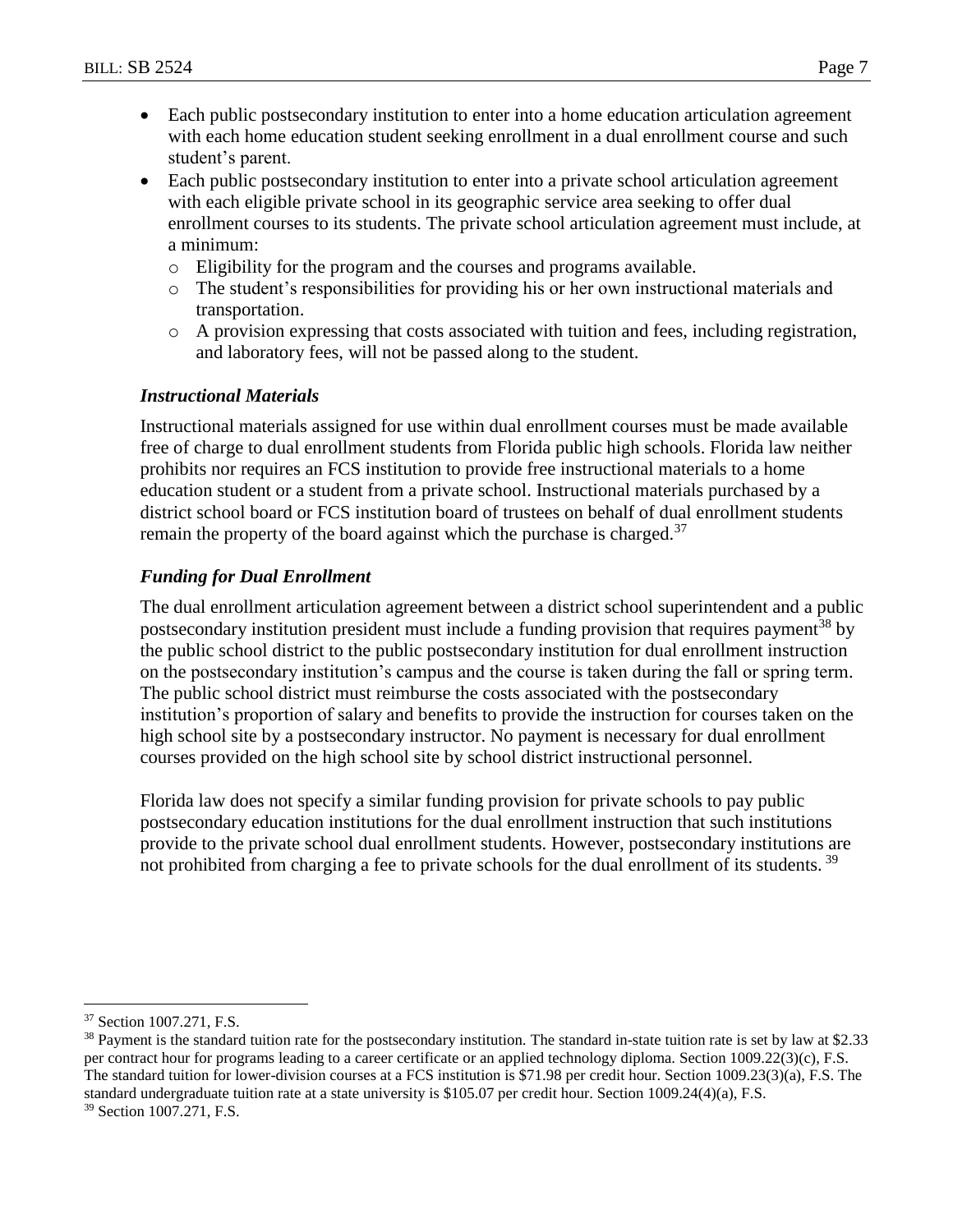$\overline{a}$ 

# *Dual Enrollment Scholarship Program*

The Dual Enrollment Scholarship Program (Program) was created in  $2021^{40}$  to provide reimbursements to postsecondary institutions for students participating in dual enrollment, as follows:

- Beginning in the 2021 fall term, the Program reimburses eligible postsecondary institutions for tuition and related instructional materials costs for dual enrollment courses taken by private school or home education program secondary students during the fall or spring terms.
- Beginning in the 2022 summer term, the Program reimburses institutions for tuition and related instructional materials costs for dual enrollment courses taken by public school, private school, or home education program secondary students during the summer term.

In order to receive a reimbursement, a participating postsecondary institution must comply with the following reporting deadlines:

- Annually by March 15, each participating institution must report to the DOE any eligible secondary students from private schools or home education programs enrolled during the previous fall or spring terms.
- Annually by July 15, each participating institution must report to the DOE any eligible public school, private school, or home education program students enrolled during the summer term.

If the statewide reimbursement amount is greater than the appropriation, the institutional reimbursement amounts must be prorated among the institutions that have reported eligible students to the DOE by the deadlines specified. The bill specifies that dual enrollment courses taken during the following terms are reimbursed according to the following deadlines:

- For courses taken during the fall and spring terms, by April 15 of the same year.
- For courses taken during the summer term, by August 15 of the same year, before the beginning of the next academic year. <sup>41</sup>

# **Inclusive Transition and Employment Management Program**

Despite the strength of the U.S. labor market, persons with disabilities are strikingly underemployed. As of July 2018, only 29 percent of Americans of working age (between ages 16 and 64) with disabilities participated in the workforce, compared with 75 percent of Americans without a disability. In 2017, the unemployment rate for persons with disabilities was more than twice that for those without a disability—9.2 percent versus 4.2 percent.<sup>42</sup>

The Marino Campus is funded by the Dan Marino Foundation, to prepare young adults with autism and other developmental disabilities for gainful employment, social competence, and independent living by building the necessary skills through a unique postsecondary opportunity. In addition to foundational coursework in the areas of independent living and life skills, the Marino Campus features three areas of program concentration: Hospitality, Computer

<sup>40</sup> Section 4, ch. 2021-160, L.O.F. The 2021 General Appropriations Act allocated \$15,550,000 to the Dual Enrollment Scholarship Program for tuition and related instructional materials costs. Specific Appropriation 73A, ch. 2021-36, L.O.F. <sup>41</sup> Section 1009.30, F.S.

<sup>42</sup> Accenture, *Getting to Equal: The Disability Inclusion Advantage* (2018), *available at* [https://www.accenture.com/\\_acnmedia/pdf-89/accenture-disability-inclusion-research-report.pdf,](https://www.accenture.com/_acnmedia/pdf-89/accenture-disability-inclusion-research-report.pdf) at 4.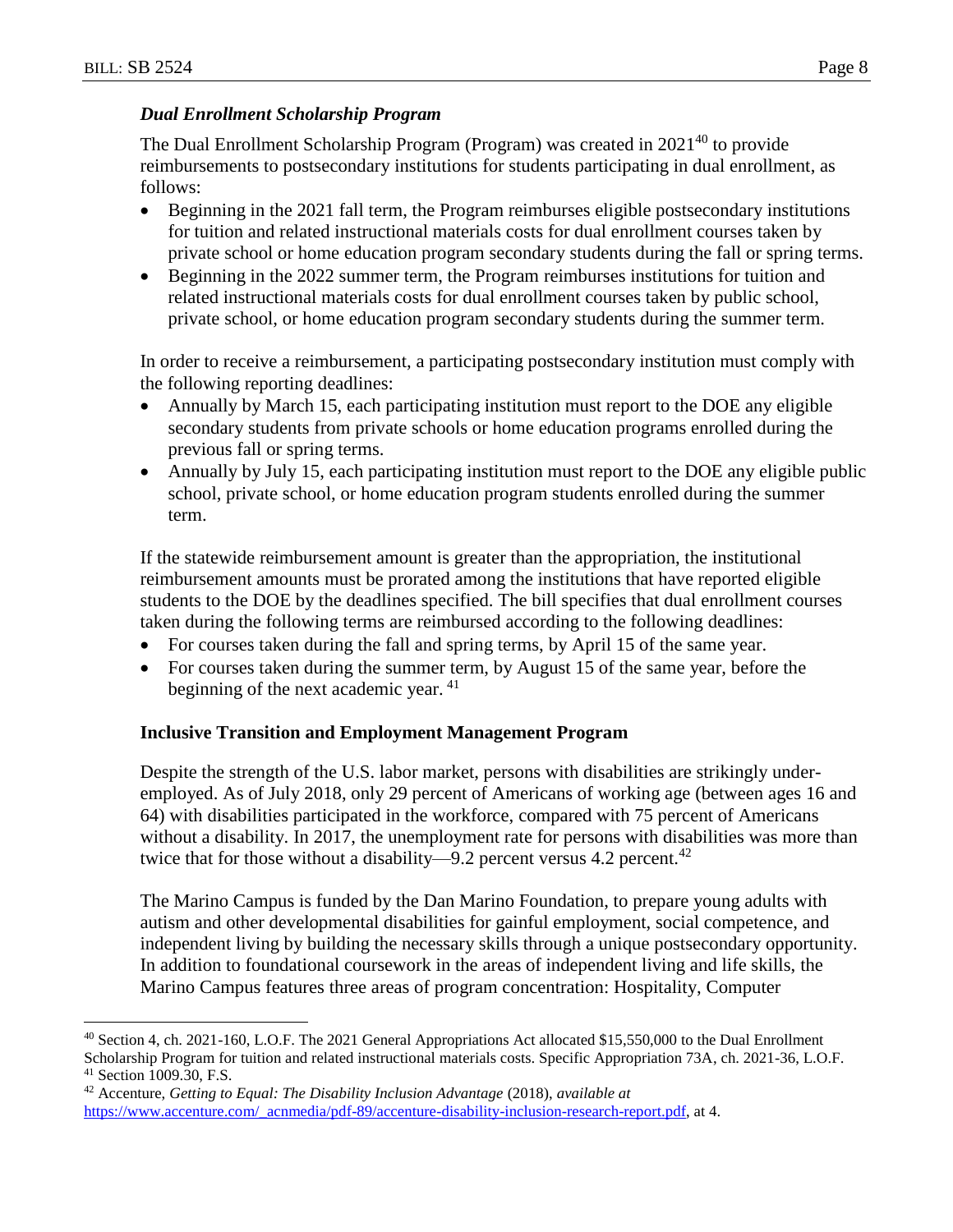Technology, and Business Office Support. The 760-hour certificate programs provide students 300 clock hours in industry certification courses, 310 clock hours of internships, and 150 hours of core/elective courses. The employment rate of graduates is 72 percent.<sup>43</sup>

### **Sparsity Supplement**

The FEFP recognizes the relatively higher operating cost of smaller districts due to sparse student populations through a statutory formula in which the variable factor is a sparsity index. This index is computed by dividing the FTE of the district by the number of permanent senior high school centers.<sup>44</sup>

School district with FTE lower than 24,000 may be eligible for the sparsity supplement. The Legislature may not set the upper FTE limit for eligibility for the supplement higher than 24,000 or lower than  $17,000^{45}$ 

For districts with FTE student memberships between 20,000 and 24,000, the number of high school centers is reduced to four.<sup>46</sup> The number of high school centers is reduced to three for districts with fewer than 20,000 FTE students. The Legislature provided \$55,500,000 for the Sparsity Supplement for school districts of 24,000 and fewer FTE in the 2021-2022 fiscal year.<sup>47</sup> There are currently 37 school districts and 4 developmental research (laboratory) schools eligible for the sparsity supplement.<sup>48</sup>

#### **Educational Research Centers for Child Development**

Upon approval of the university president, the student government association of any state university may establish an educational research center for child development (center). Each center is a child day care center established to provide care for the children of students, both graduate and undergraduate, faculty, and other staff and employees of the university.<sup>49</sup> Each center must give highest priority to serving the children of students, followed by the children of staff and faculty.<sup>50</sup> Each center must also provide an opportunity for interested schools or departments of the university to conduct educational research programs and establish internship programs within such centers.<sup>51</sup>

<sup>43</sup> Marino Campus,<https://www.marinocampus.org/> (last visited Feb. 2, 2022). The Marino Campus is accredited by the Middle States Association of Colleges and Schools. Dan Marino Foundation, *2021 Annual Report* (June 30, 2021), *available at* [https://danmarinofoundation.org/wp-content/uploads/2022/01/Annual-Report-20213.pdf,](https://danmarinofoundation.org/wp-content/uploads/2022/01/Annual-Report-20213.pdf) at 4.

<sup>44</sup> Florida Department of Education, *2021-2022 Funding for Florida School Districts, available at* [https://www.fldoe.org/core/fileparse.php/7507/urlt/Fefpdist.pdf,](https://www.fldoe.org/core/fileparse.php/7507/urlt/Fefpdist.pdf) at 22. See also s. 1011.62(7), F.S.

 $45$  Section 1011.62(7)(a), F.S.

<sup>&</sup>lt;sup>46</sup> There are no school districts that currently have an FTE membership between 20,000 and 24,000. Florida Department of Education, *Florida Education Finance Program, 2021-2022 FEFP Third Calculation* (Jan. 25, 2022), at 29.

<sup>47</sup> Specific Appropriation 90, s. 2, ch. 2021-36, L.O.F.

<sup>48</sup> Florida Department of Education, *Florida Education Finance Program, 2021-2022 FEFP Third Calculation* (Jan. 25, 2022), at 29.

<sup>49</sup> Section 1011.48(1), F.S.

 $50$  Board of Governors Regulation 10.004(3). It is recognized that intent of this program is to provide research and training activities which are representative of a comprehensive scope of child development needs throughout the community. To this end, university regulations shall include an admission process that is inclusive race, ethnicity, socioeconomic status, gender, as well as mental and physical ability. Board of Governors Regulation 10.004(7).

<sup>51</sup> Section 1011.48(1), F.S.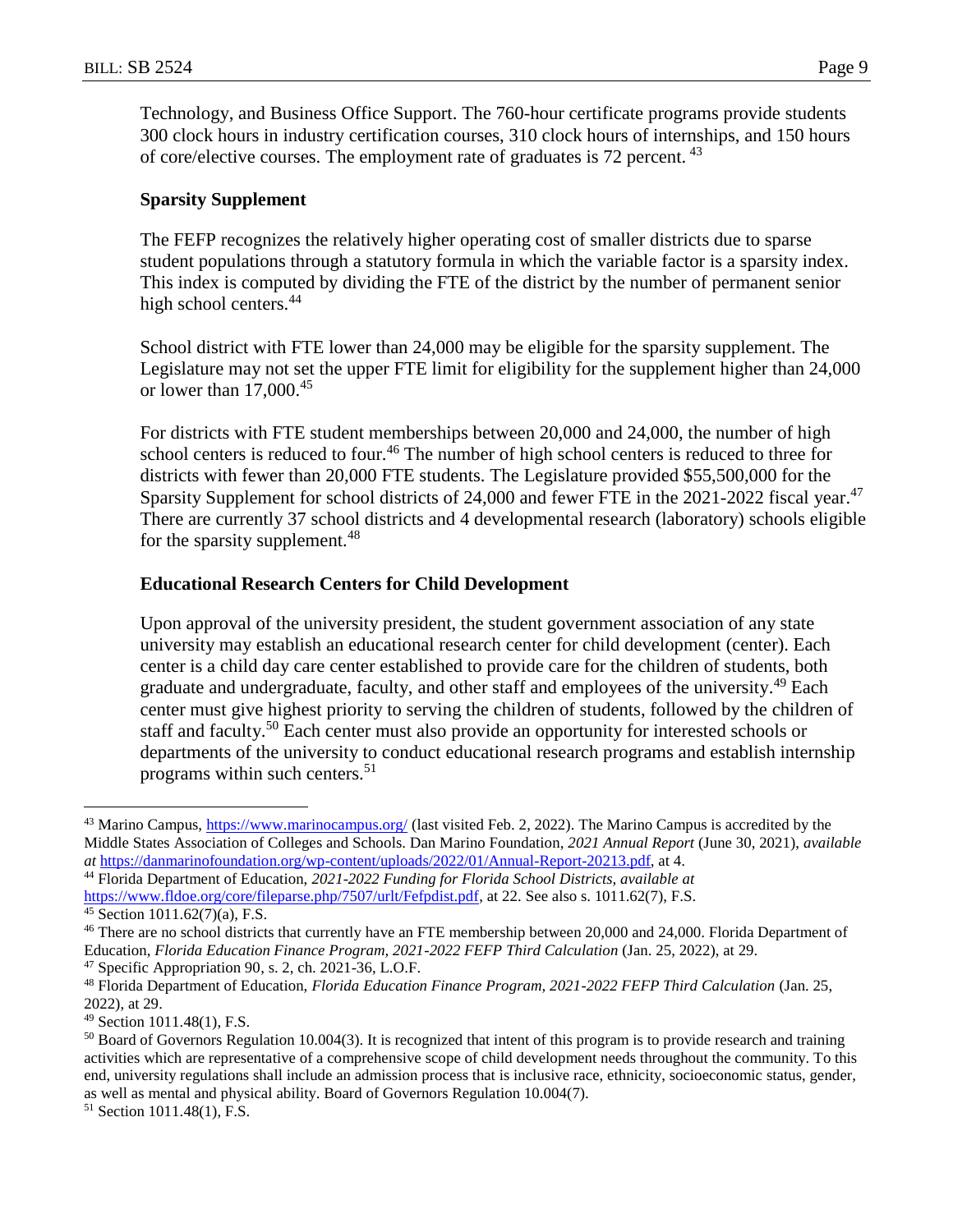Operations may be financed either through the capital improvement trust fund fee, activity and service fee allocations, user charges, grants and donations, or any combination of these sources.<sup>52</sup> Section 1011.48(3), F.S., specifies that each center is authorized to charge fees for the care and services it provides. Such fees must be approved by the Board of Governors and may be imposed on a sliding scale based on ability to pay or any other factors deemed relevant by the board.<sup>53</sup> However, section 1009.24(14)(s), F.S., specifies that each university board of trustees is authorized to establish a fee for an educational research center for child development for child care and services offered by the center.

# **III. Effect of Proposed Changes:**

**Section 1** amends s. 1002.394, F.S., which modifies provisions related to funding in the Family Empowerment Scholarship and increases the base eligibility from 20,000 to 26,500 beginning in the 2022-2023 school year for the unique ability scholarship option. The bill maintains the current annual growth rate, however the growth rate goes into effect in the 2023-2024 school year rather than the 2022-2023 school year.

**Section 2** repeals s. 1002.411, F.S., related to reading scholarship accounts.

**Section 3** amends s. 1002.995, F.S., to require, subject to an appropriation, the Department of Education (DOE) to provide incentives to school readiness personnel and Voluntary Prekindergarten Education Program (VPK program) instructors who possess a reading certification or endorsement or an early literacy micro-credential and teach students in the school readiness program or the VPK education program.

**Section 4** amends s. 1007.271, F.S., to specify that instructional materials for use in dual enrollment courses must be made available to all participating students free of charge, rather than only to public school students. This is consistent with the provisions in s. 1009.30, F.S., relating to reimbursements for instructional materials under the Dual Enrollment Scholarship Program. The bill also requires the articulation agreement between a public postsecondary institution and a private school to specify the conditions for private school payments for dual enrollment courses. The agreement must specify payment for dual enrollment courses taken during scheduled school hours. The agreement must also specify that a private school is not required to pay the costs associated with dual enrollment courses taken outside of the scheduled school day, or during the summer term.

**Section 5** creates s. 1007.36, F.S., to establish the Inclusive Transition and Employment Management (ITEM) Program and authorize financial support for the program that provides services to young adults with disabilities with transitional skills, education, and on-the-job experience to allow them to gain and retain employment.

<sup>52</sup> Board of Governors Regulation 10.004(5).

<sup>&</sup>lt;sup>53</sup> Fees should be set at the level required to support the cost of providing the service. Exceptions should be made for the children of students and may be made for low-income faculty and staff. Board of Governors Regulation 10.004(9).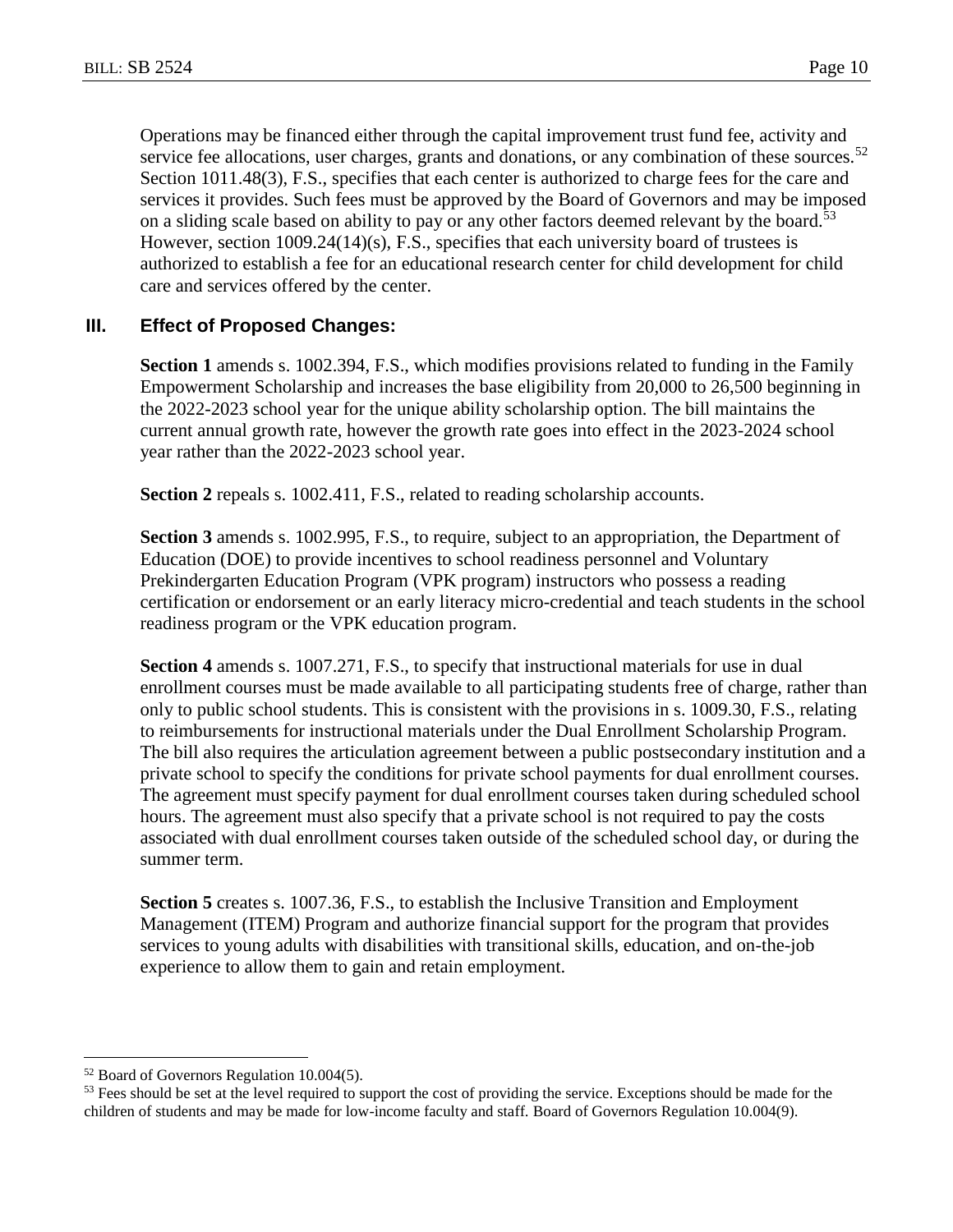**Section 6** creates s. 1008.3651, F.S., the Seal of Excellence in Advancing Literacy (SEAL), to provide financial awards to public schools, including charter schools that demonstrate growth in early literacy.

The bill requires the State Board of Education (SBE) to adopt rules establishing the criteria for earning the SEAL by October 1, 2022. The criteria must include metrics for schools to earn the seal by demonstrating exemplary performance with respect to reading instruction for students enrolled in kindergarten through grade 2. The criteria must:

- Prioritize advancing the abilities of the lowest performing students at least one grade level in each grade.
- Allow schools to earn the SEAL by advancing the abilities of students at least one grade level in each grade.

The bill provides that all schools that meet the criteria will receive financial awards depending on the availability of funds as appropriated in the General Appropriations Act. Use of award funds must be determined jointly by the school's staff and school advisory council, and must be used for the following:

- Nonrecurring financial incentives to the instructional personnel and staff;
- Nonrecurring expenditures for educational equipment or materials to assist in maintaining and improving student performance; or
- Other personnel for the school to assist in maintaining and improving student performance.

The bill provides that if school staff and the school advisory council cannot reach agreement by February 1, the awards must be equally distributed to all instructional personnel currently teaching in the school. If a school that earned a SEAL is no longer in existence at the time the award is paid, the bill requires the district school superintendent to distribute the funds to instructional personnel who taught at the school in the previous year in the form of a bonus.

The bill provides that, notwithstanding statutory provisions to the contrary, incentive awards are not subject to collective bargaining.

**Section 7** amends s. 1009.30, F.S., to modify reimbursements under the Dual Enrollment Scholarship Program. The bill maintains reimbursements for home education students participating in dual enrollment, but modifies reimbursements to postsecondary institutions for private school students to specify that only those dual enrollment courses taken by such students outside of school hours or during the summer are eligible for reimbursement. The bill also modifies the timeline for reporting dual enrollment students and for reimbursements to specify that a postsecondary institution must report students within 30 days after the end of regular registration, and reimbursements must be distributed no later than 30 days after the end of the term.

**Section 8** amends s. 1011.48, F.S., to specify that the fees for a university educational research center for child development are determined by the university board of trustees, and are not required to be approved by the Board of Governors.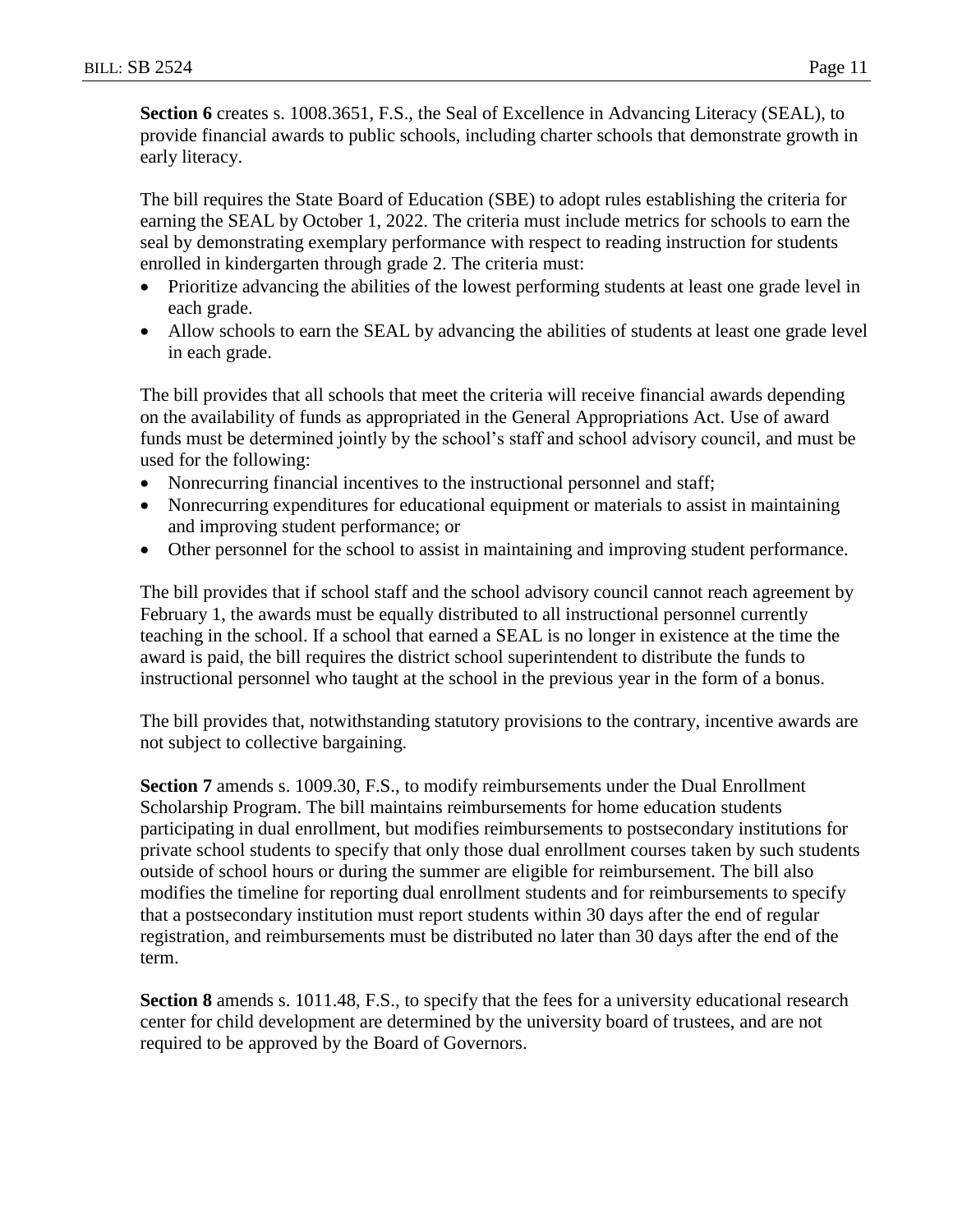**Section 9** amends s. 1011.62(7), F.S., to increase from 24,000 to 30,000 the upper limit of school district full-time equivalent membership for that district to be eligible for the sparsity supplement.

This section also modifies s. 1011.62(8), F.S., to provide schools flexibility in using funds from the evidence-based reading instruction allocation. The bill:

- Removes the specific requirement for the 300 lowest performing schools to use the allocation to provide an additional hour of intensive reading instruction. The bill provides flexibility for all schools to provide additional time per day in intensive reading instruction.
- Clarifies that reading coaches must be certified or endorsed in reading.
- Provides flexibility for professional development options by authorizing school boards to use funds from the allocation to help instructional personnel and certified prekindergarten teachers funded in the Florida Education Finance Program (FEFP) earn a certification, a credential, an endorsement, or advanced degree in scientifically researched and evidencebased reading instruction.
- Authorizes teachers or other district personnel who possess an early literacy micro-credential to teach summer camps for students in kindergarten through grade 5. The bill does not modify the requirement that a retained grade 3 student in a summer reading camp be provided instruction by a teacher who is certified or endorsed in reading.
- Removes the requirement that scientifically researched and evidence-based supplemental instructional materials purchased with allocation funds must be identified by the Just Read, Florida! Office.
- Authorizes allocation funds to be used for incentives for instructional personnel and certified prekindergarten teachers funded in the FEFP who possess a reading certification or endorsement or an early literacy micro-credential and provide educational support to improve student literacy.
- Authorizes allocation funds to be used to provide tutoring in reading.
- Authorizes intensive reading interventions to be provided by instructional personnel who possess an early literacy micro-credential.

The bill removes the requirement for the DOE to prescribe the format for and approve district comprehensive reading plans. The bill requires school districts to submit a comprehensive reading plan, approved by the applicable district school board, charter school governing board, or lab school board of trustees, for the specific use of the evidence-based reading instruction allocation.

The bill provides that instructional personnel who possess an early literacy micro-credential and are delivering intensive reading interventions must be supervised by an individual who is certified or endorsed in reading. The bill specifies that "supervision" means the ability to communicate by way of telecommunication with or physical presence of the certified or endorsed personnel for consultation and direction of the actions of the personnel with the microcredential.

**Section 10** creates s. 1012.5861, F.S., related to an early literacy micro-credential to provide additional options to provide reading interventions for struggling prekindergarten through grade 3 readers.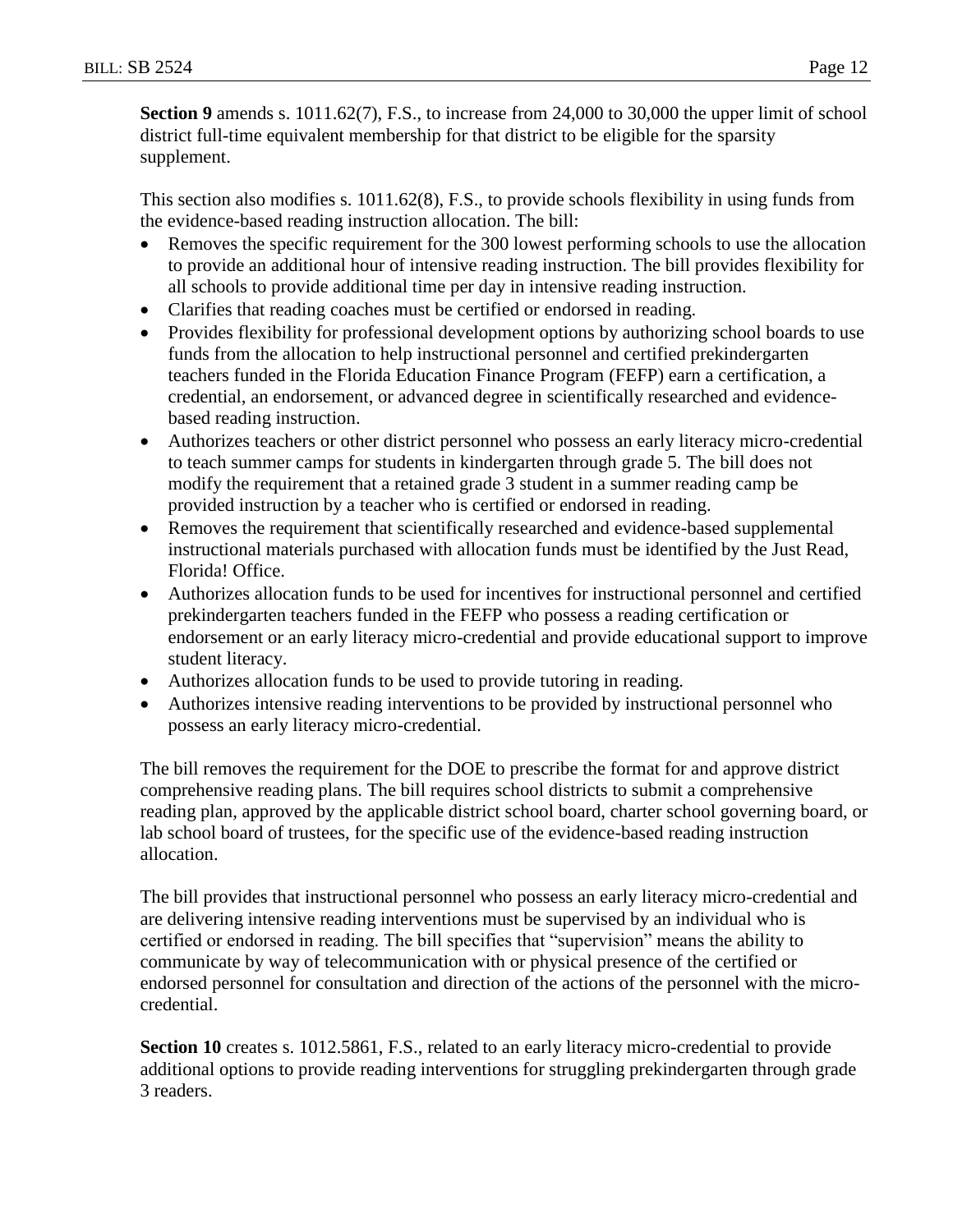The bill requires the DOE to create a statewide early literacy micro-credential focused on prekindergarten through grade 3 readers. The bill authorizes district school boards and lab school boards of trustees to use their own program, or the program created by another district school board, lab school board of trustees, or the DOE. The bill requires reciprocity for microcredentials created by district school boards, lab school boards, and the DOE across all 67 districts and specifies that charter schools must be provided access to all approved microcredentials. The bill requires the DOE, by December 31, 2022, to make the micro-credential program available, at no cost, to instructional personnel, VPK program instructors, and child care personnel providing school readiness services.

The bill requires the micro-credential to be designed for eligible instructional personnel to complete the credentialing process through a maximum of 40 hours in an online format. The bill also authorizes the DOE to provide for the micro-credential to be delivered in an in-person format.

The bill requires the DOE to collaborate with, at a minimum, school district reading experts and the early learning coalitions on the development of the micro-credential. The Lastinger Center and the Florida Center for Reading Research must provide technical assistance to the department and district school boards in developing micro-credentials.

The bill requires the micro-credential to include components on content, student learning, pedagogy, and professional development and must build on a strong foundation of scientifically researched and evidence-based reading instructional and intervention programs that incorporate explicit, systematic, and sequential approaches to teaching phonemic awareness, phonics, vocabulary, fluency, and text comprehension and incorporate decodable or phonetic text instructional strategies, as identified by the Just Read, Florida! Office.

The bill requires the micro-credential curriculum to be designed specifically for instructional personnel in prekindergarten through grade 3 and transferable through all grades from prekindergarten through grade 3. The bill provides that the micro-credential must require teachers to demonstrate competency to:

- Diagnose reading difficulties and determine the appropriate range of reading interventions;
- Utilize evidence-based instructional and intervention practices, including strategies identified by the Just Read, Florida! Office pursuant to s. 1001.215(8), F.S.; and
- Effectively utilize progress monitoring and intervention materials.

The bill requires the credentialing process to employ a professional development model that requires participants to engage in a job-embedded credentialing process, which must include:

- A combination of virtual and face-to-face sessions focused on building content knowledge, instructional pedagogy, data analysis and reflective practice.
- Professional learning modules implemented over multiple cycles, during which participants will engage in planning and implementing instruction based on course content, followed by a period of data collection, data analysis, and reflection.

The bill requires each district school board, lab school board of trustees, charter school, school readiness provider, and VPK program provider to annually complete and submit to the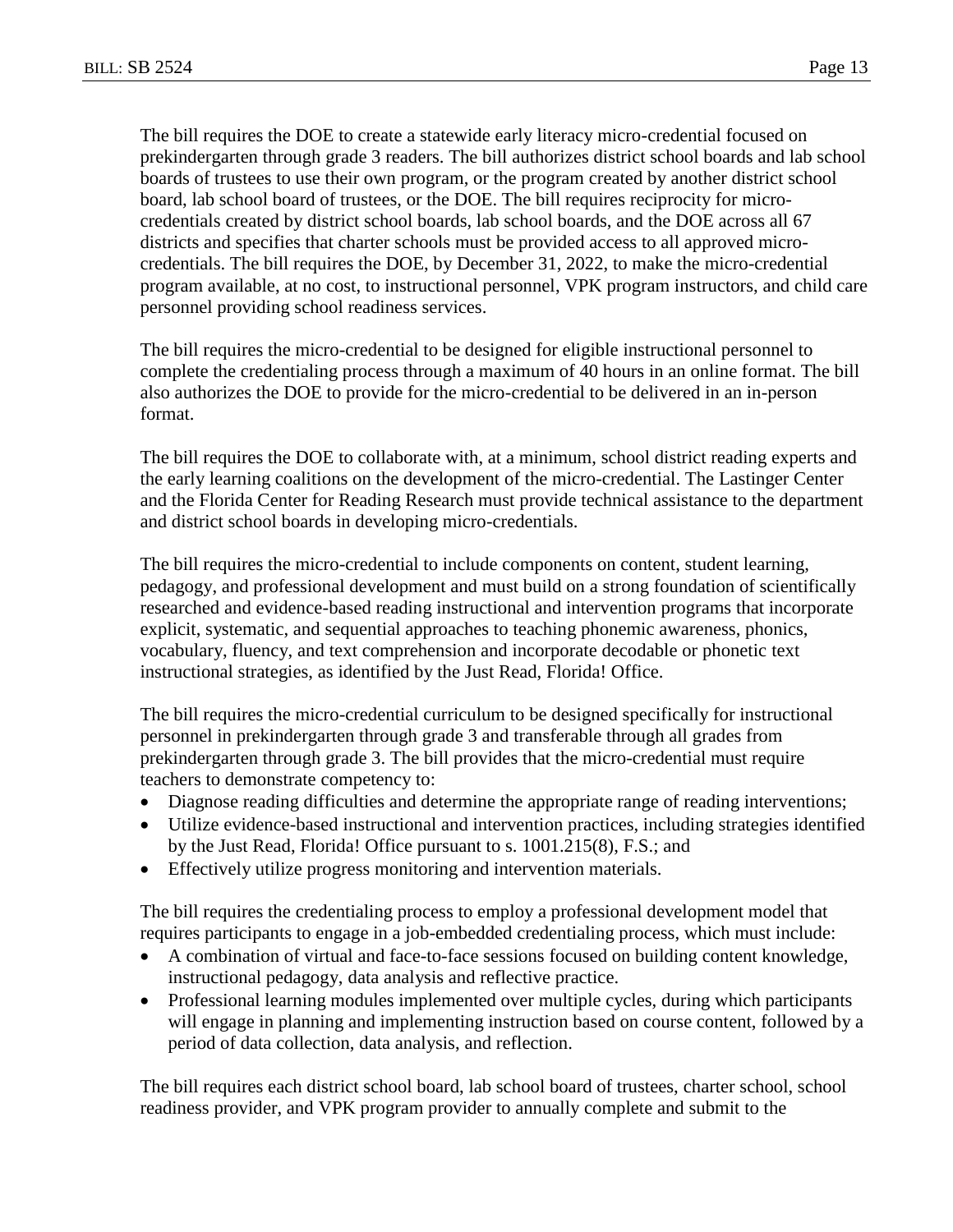department a notarized compliance statement certifying that the micro-credential in use in the district or lab school meets the specified requirements of this section and specifying the agency that developed and approved the micro-credential.

The bill requires the SBE to adopt rules establishing the model micro-credential created by the DOE.

**Section 11** amends s. 1003.621, F.S., to provide a conforming cross reference relating to school district responsibilities to submit a comprehensive reading plan.

**Section 12** provides an effective date of July 1, 2022.

# **IV. Constitutional Issues:**

A. Municipality/County Mandates Restrictions:

None.

B. Public Records/Open Meetings Issues:

None.

C. Trust Funds Restrictions:

None.

D. State Tax or Fee Increases:

None.

E. Other Constitutional Issues:

None.

# **V. Fiscal Impact Statement:**

A. Tax/Fee Issues:

None.

B. Private Sector Impact:

There will be a cost to private schools to pay the amount specified by the postsecondary institution for dual enrollment courses taken during the scheduled school hours of the private school. The amount charged per credit hour may not exceed the postsecondary institution standard tuition rate per credit hour.